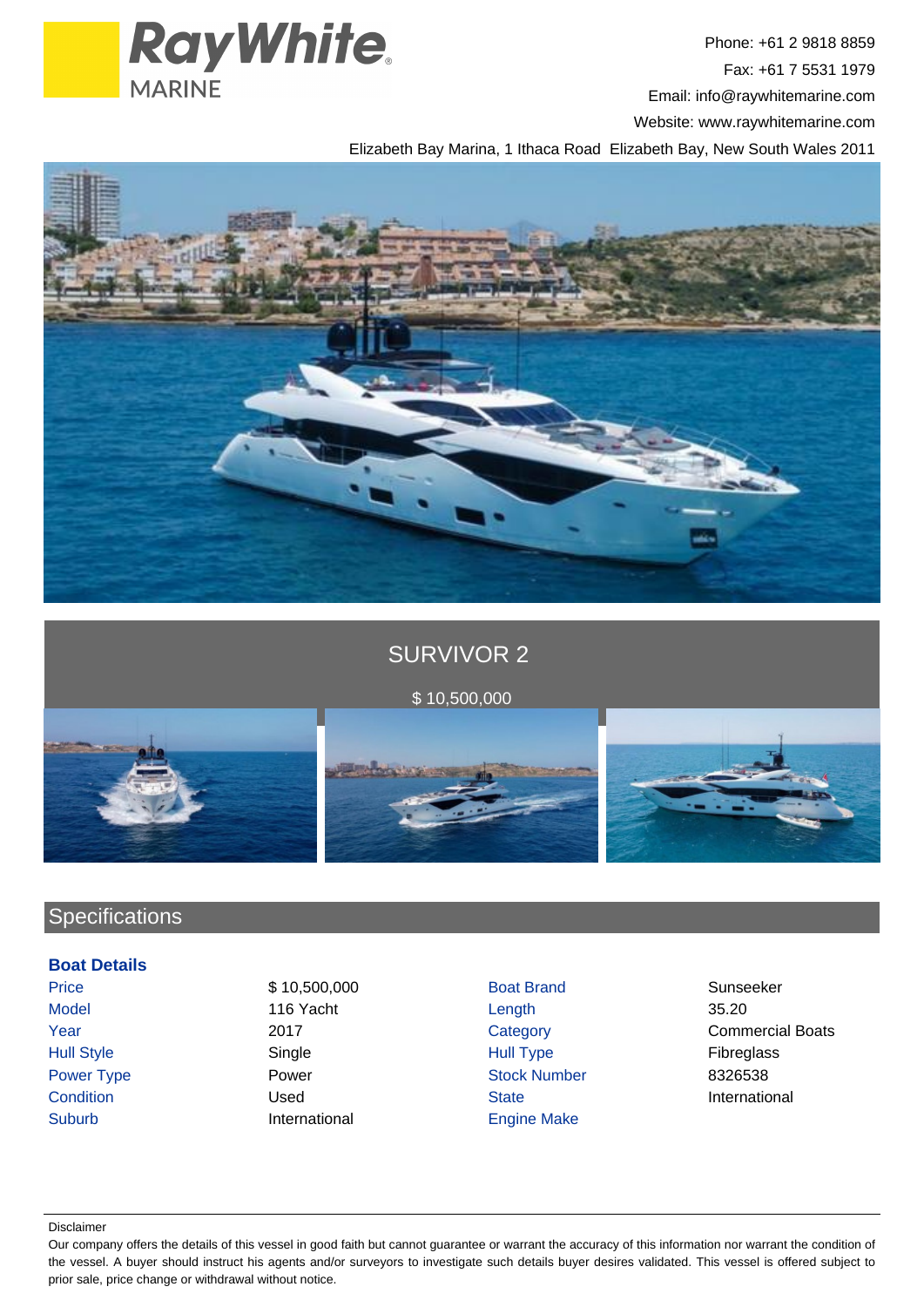

Elizabeth Bay Marina, 1 Ithaca Road Elizabeth Bay, New South Wales 2011

## **Description**

Accessories

## [English]

## PLATINUM UPGRADE PACKAGE including:

Upgraded Anchor chain | Second pair of Mooring Bollards on Fore peak | Stainless steel Hydraulic Passerella upgrade | Side mount stairway | Teak Decking on Forepeak and Flybridge | Trailing Pumps | Auto Troll for Transmissions | Hydraulic Sleipner Stern thruster system | Fin stabilization system | Sewage Treatment plant | Air Conditioning for the Engine Room | Air Conditioning Marine Air chilled water system to Tropical specification and with quieter running WhisperCool DC fans | Diesel fuel long range overload tank of 5,050 litre capacity | Alfa Laval Fuel cleaning centrifugal separator | Tijssen CCTV camera system with eight dedicated cameras | Tijssen SMS Paging facility | Tijssen Swipe card security alarm Integrated to MPA system | Tijssen MPA Generator Control and Monitoring System Upgrade | Vimar ByMe Interior Premium Lighting System Package | Superyacht Custom Commercial Galley Refrigeration | Miele Professional Appliances upgrade - Miele Washing machine, Miele Tumble dryer and Miele dishwasher | Flybridge hardtop, including retractable centre canopy and aft extending sun canopy | Underwater lights x 15.

Built to RINA commercial rules 2013 and conformance to MCA LY3 but only issued with RINA pleasure certificates and MCA LY3 statement of compliance (private registration)

## NAVIGATION EQUIPMENT UPGRADE FOR LY3:

Measuring Log and Echo Sounder. Furuno LS6100 with console and crew mess repeater RD33 | GPS. Furuno GP170 GPS Navigator with GPS antenna | AIS. Furuno FA 150 Class A AIS Transponder with GPS and VHF antenna | Bridge Navigational Watch Alarm. Furuno BR500 | Rudder Angle Indicator. Simrad RF45X | Satellite Gyro Compass. Hemisphere GNSS V103 | Autopilot. Simrad AP70 | Magnetic Compass. A magnetic compass with 6" card | Central Navigation Display. FT Nav-vision Navigation data display with trackball and wireless keyboard | Electronic Chart System upgrades. Transas AIS, ARPA and Radar intergration.

## COMMUNICATION EQUIPMENT UPGRADE:

MF Radio. Sailor 6310 MF/HF 150W Radio Telephone | VHF Radio. Sailor 6222 Class A VHF - DSC | VHF Radio. Simrad RS90 Class D VHF/DSc with Handsets in Wheelhouse, Fly console, Crew Mess and Emergency Steering Position | lnmarsat C with LRIT. Sailor 6110 | Navtex Receiver. Furuno NX700B | Handheld Portable VHFs. 2x lcom IC GM1600E and BP234 | EPIRB. McMurdo E5 | SART. McMurdo S4 | Furuno ultra sonic wind sensor connected to the Central Navigation Display | Iridium 9555 Satellite Phone system with docking station and external passive antenna.

## ADDITIONAL EQUIPMENT:

Bang & Olufsen audio visual upgrade as detailed in each guest area except Wheelhouse, Crew Mess and Crew Cabins.

Additional satellite decoders in the lower deck Guest Staterooms |Flybridge TV rise & fall moulding with IP rated 40" TV

Main Deck Saloon console units, Port & Stbd Dining console, forward dining console unit and TV rise and fall unit has recess to incorporate concealed low level LED rope lighting

Satellite Television System. Seatel 100 TVHD 3 Axis Global including 3 x Technomate Euro free to air HD decoders. Saloon, Master Stateroom and Crew Mess. Crew Mess decoder to be fed also to the Captains Cabin television with local control | Pre wire for possible future installation of satellite communications (Sea Tel V Sat)

#### Disclaimer

Our company offers the details of this vessel in good faith but cannot guarantee or warrant the accuracy of this information nor warrant the condition of the vessel. A buyer should instruct his agents and/or surveyors to investigate such details buyer desires validated. This vessel is offered subject to prior sale, price change or withdrawal without notice.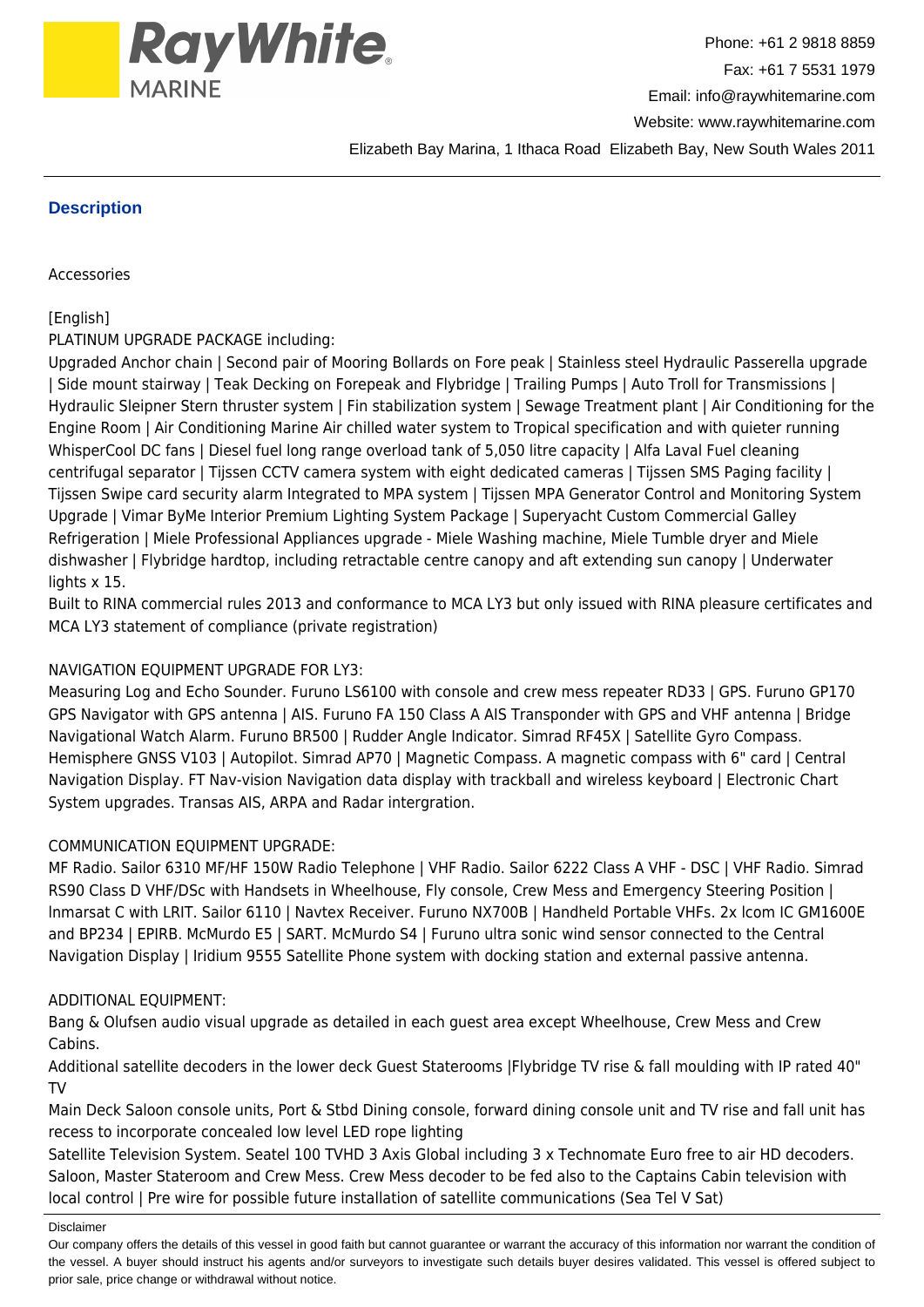

Website: www.raywhitemarine.com

Elizabeth Bay Marina, 1 Ithaca Road Elizabeth Bay, New South Wales 2011

TV rise and fall - Aft face decorative panel | CCTV recording facility with NVR recorder, connected to the Tijssen IP cameras and Pepwave for remote monitoring .

2 x charging sockets in the garage

Back lit signwriting on the stern I Exterior overhead lighting to be dimmable

Fore Deck Spa Tub | Valve and 2nd filling point for the Fore Deck spa bath

Removable pennant flag fitted to bell cradle structure | Teak topped lid for Fore Deck spa bath in three sections Additional AC sockets - 1 x Double Exterior Socket: Flybridge port side aft -, 1 x Double Exterior Socket:- Flybridge located on the main table pedestal

Flybridge starboard side cabinet with perspex storage for exterior glassware and bottles | Flybridge - 1 x Custom double fridge drawer unit fitted in the starboard side bar

Fore Deck sail canopies fitted to wheelhouse deck seating area and main sunpad | Aft Cockpit - Additional slide in teak leaf for table with canvas bag for when not in use.

Hand bidet showers for all Guest En-suites and Day Head | Bidet Tecma toilets in Forward & Aft Guest En-suites | Bidet Tecma toilet in the Master En-suite

Octo Marine Compact Water Softener | Water Maker - ldromar Water Maker 250 litres per hour

Master en-suite outboard upstand recess in shower [stone, including stainless rail at the recess front] for the stowage of shower gels

Guest cabin and Dining area electric blinds [except en-suites] upgraded to Sonnesse 30 premium quiet motors. Controls wired to Vimar and a Somfy Telis 6 RF remotes for each cabin.

Dedicated copex installed from Technical area to hardtop with pull wires for future fitment by Client of Flir camera Medium Tinted film to side windows and sliding doors

Stern capstan winches - two Lewmar C6 400 Volt 3kW three phase vertical capstans fitted port and starboard.

Capstans have dual rotation with separate controls with additional control Lewmar unit.

Folding stainless steel sink in the Laundry Room | Main Deck Aft Cockpit mooring bollards with stainless steel stopper eyes

Additional sound insulation around underside of spa motors [cabin side] to reduce noise transfer to master stateroom and underside of the deck head in the en-suite and master cabin.

Miele H6980P 900mm Oven | Miele DGM6800 Steam Microwave combination oven | Custom Frigoboat MS 160 fridge drawer unit in Galley w/sea water cooling, taller lower drawer G63895.

Under bed storage - lift up bed frame with gas support. No under bed drawers fitted to maximise storage in the Master, Port & Stbd double staterooms

All cabin doors with vertical grain to upper and lower panels and horizontal to middle panel with stainless trim detail. Wooden flooring Cadorin Wenge WENSPOP10 in the Main Deck Saloon, Dining and Starboard Side Entrance Lobby Wooden flooring Cadorin Wenge WENSPOP10 in Master Stateroom with Cormar Sensations Light Taupe inset carpet | Upgraded interior stone to Gold Calacatta

Sprung mattress for Crew beds | Inboard berth moves outboard to create double berth - Forward Stbd & Port Twin Cabin

Black out Blinds for the Port Aft Guest Stateroom, the Starboard Aft Guest Stateroom, the Port Forward Guest Stateroom and the Starboard Forward Guest Stateroom.

Anchor windlass gypsys upgraded for 16mm chain. Two 165 metre lengths of 16mm high tensile galvanised chain. 2nd set stainless steel bathing ladder sockets on the Bathing Platform | Carbon fibre and polished stainless steel ensign staff suitable for 2.5 yard ensign

Portable air compressor OP20P stored in the engine room with AC 220v power supply sockets in Garage, Engine Room and Fore Deck | Kahlenberg signal timer option on lower console

Two air conditioning chilled water pumps installed and valved to allow duty/standby operation | Two raw water pumps installed and valved to allow duty/standby operation.

Tender diesel fuelling station with transfer pump from day tank and fuel hose reel | Black water IMO discharge

#### Disclaimer

Our company offers the details of this vessel in good faith but cannot guarantee or warrant the accuracy of this information nor warrant the condition of the vessel. A buyer should instruct his agents and/or surveyors to investigate such details buyer desires validated. This vessel is offered subject to prior sale, price change or withdrawal without notice.